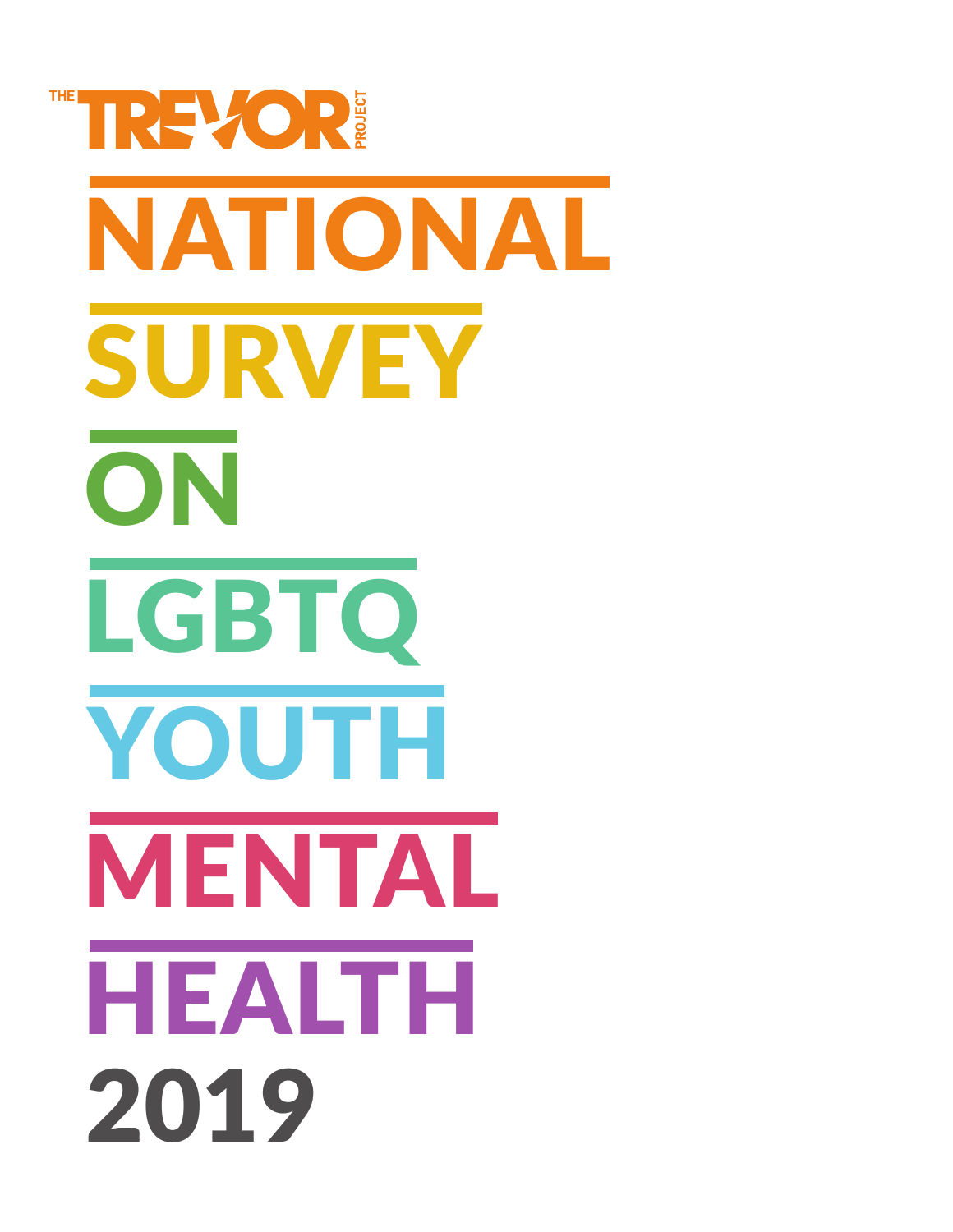## **INTRODUCTION**

# I'm proud to share The Trevor Project's inaugural **National Survey on LGBTQ Youth Mental Health.**

This is our first wide-ranging report from a cross-sectional national survey of LGBTQ youth across the United States. With over 34,000 respondents, it is the largest survey of LGBTQ youth mental health ever conducted and provides a critical understanding of the experiences impacting their lives.

This ground-breaking survey provides new insights into the challenges that LGBTQ youth across the country face every day, including suicide, feeling sad or hopeless, discrimination, physical threats and exposure to conversion therapy.

The data provides a sobering look at how far we still have to go to protect LGBTQ young lives. But the survey also reveals the resilience and diversity of LGBTQ youth and provides guidance on what can be done to enable them to survive and thrive.

Among some of the key findings of the report from LGBTQ youth in the survey:

- 39% of LGBTQ youth seriously considered attempting suicide in the past twelve months, with more than half of transgender and non-binary youth having seriously considered
- 71% of LGBTQ youth reported feeling sad or hopeless for at least two weeks in the past year
- Less than half of LGBTQ respondents were out to an adult at school, with youth less likely to disclose their gender identity than sexual orientation
- 2 in 3 LGBTQ youth reported that someone tried to convince them to change their sexual orientation or gender identity, with youth who have undergone conversion therapy more than twice as likely to attempt suicide as those who did not
- 71% of LGBTQ youth in our study reported discrimination due to either their sexual orientation or gender identity
- 58% of transgender and non-binary youth reported being discouraged from using a bathroom that corresponds to their gender identity
- 76% of LGBTQ youth felt that the recent political climate impacted their mental health or sense of self
- 87% of LGBTQ youth said it was important to them to reach out to a crisis intervention organization that focuses on LGBTQ youth and 98% said a safe space social networking site for LGBTQ youth would be valuable to them

The Trevor Project's National Survey on LGBTQ Youth Mental Health is part of our commitment to use research and data to continually improve our life-saving services for LGBTQ youth and expand the knowledge base for organizations around the globe.

This survey builds upon critical research done by many of our partner organizations over the years and we are particularly proud that it is inclusive of youth of more than 100 sexual orientations and more than 100 gender identities from all 50 states across the country.

We hope this report elevates the voices and experiences of LGBTQ youth, providing insights that can be used by the many organizations working alongside The Trevor Project to support LGBTQ young people around the world. We also hope this report shows LGBTQ youth that we hear them, that their lives have value, and that we are here to support them 24/7.



Amit Paley CEO & Executive Director The Trevor Project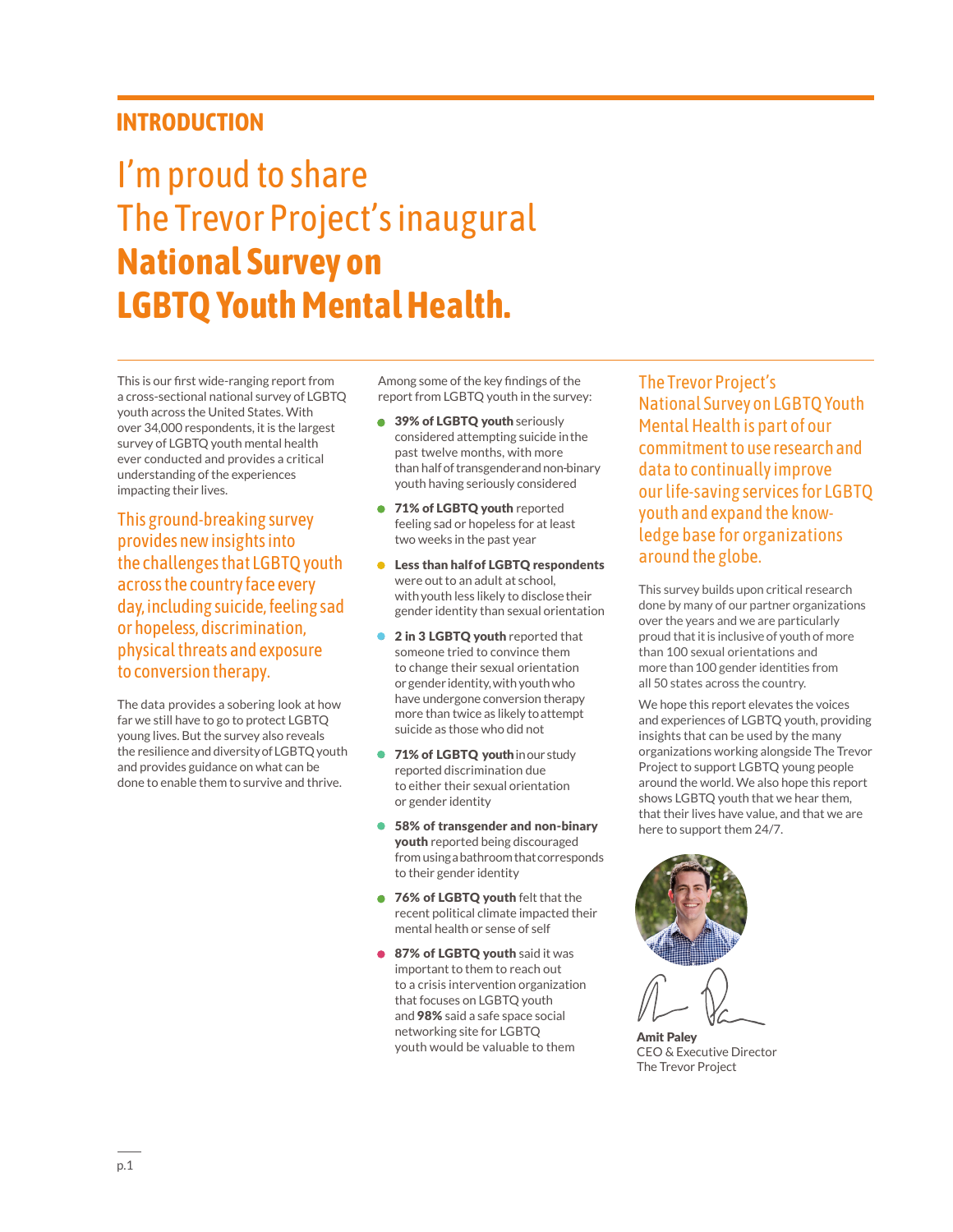## **SUICIDALITY & MENTAL HEALTH**

LGBTQ youth that

# **39 % of LGBTQ respondents**

# seriously considered attempting suicide in the past twelve months.

# **More than half** of transgender and non-binary youth have seriously considered suicide.

## ■ considered and ■ attempted suicide: By Gender Identity: By Age: Cisgender 13–17 Transgender and non-binary 18–24 31% 47% 54% 31% 14% 26% 29% 11%

Youth who attempted suicide among those who considered:



#### **71% of respondents** reported feeling sad or hopeless for at least two weeks in the past year

- Over 18% of LGBTQ respondents attempted suicide in the past twelve months
- 29% of transgender and non-binary youth respondents have attempted suicide
- 76% of the sample felt that recent politics impacted their mental health or sense of self
- 47% of the sample received psychological or emotional counseling from a mental health professional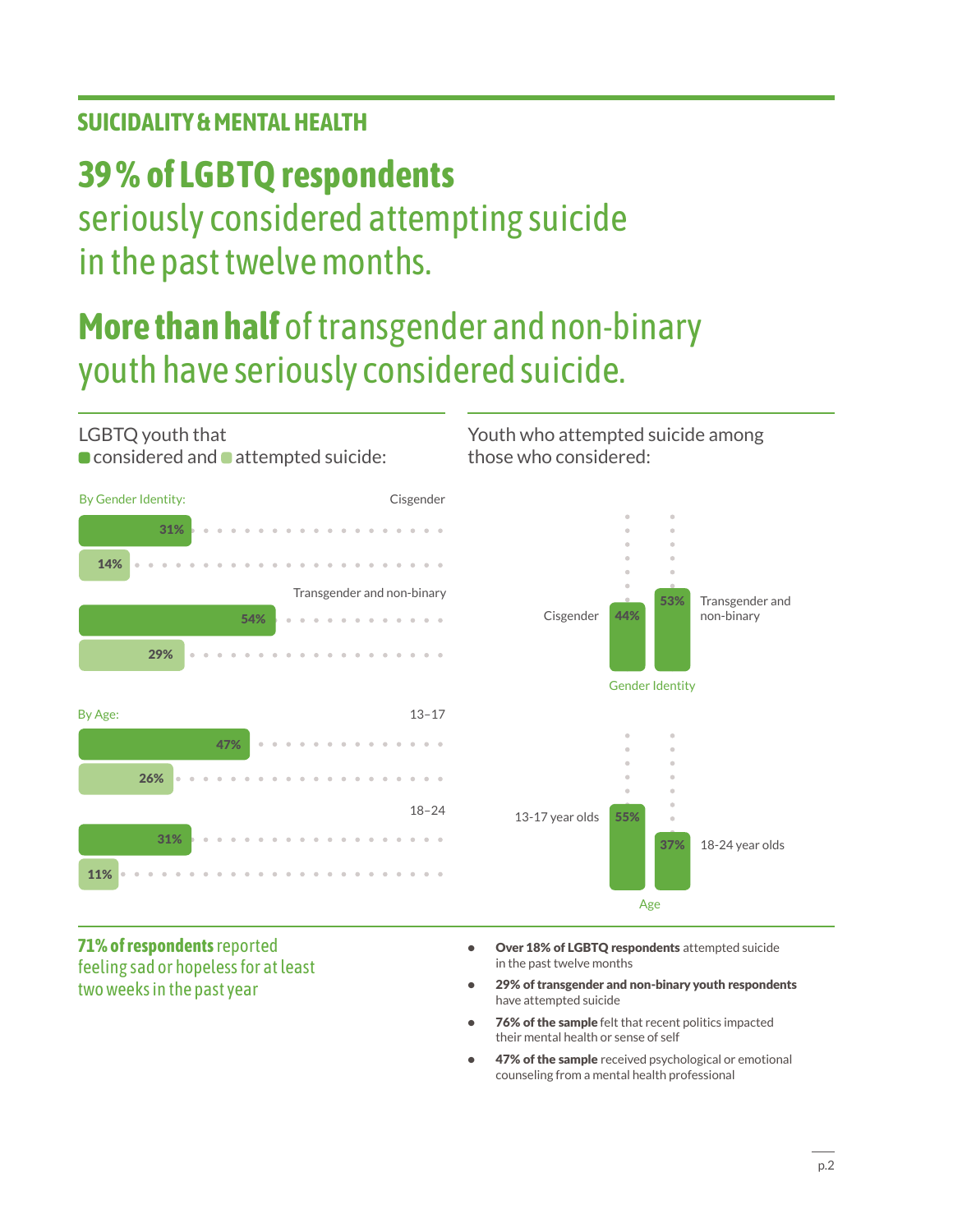## **CONVERSION THERAPY & CHANGE ATTEMPTS**

# **2 in 3 youth in our study** reported that someone tried to convince them to change their sexual orientation or gender identity.

LGBTQ youth who reported someone attempted to convince them to change their sexual orientation or gender identity\*:

Youth who attempted suicide, comparison of those who experienced attempts to change their sexual orientation or gender identity to those who had not:

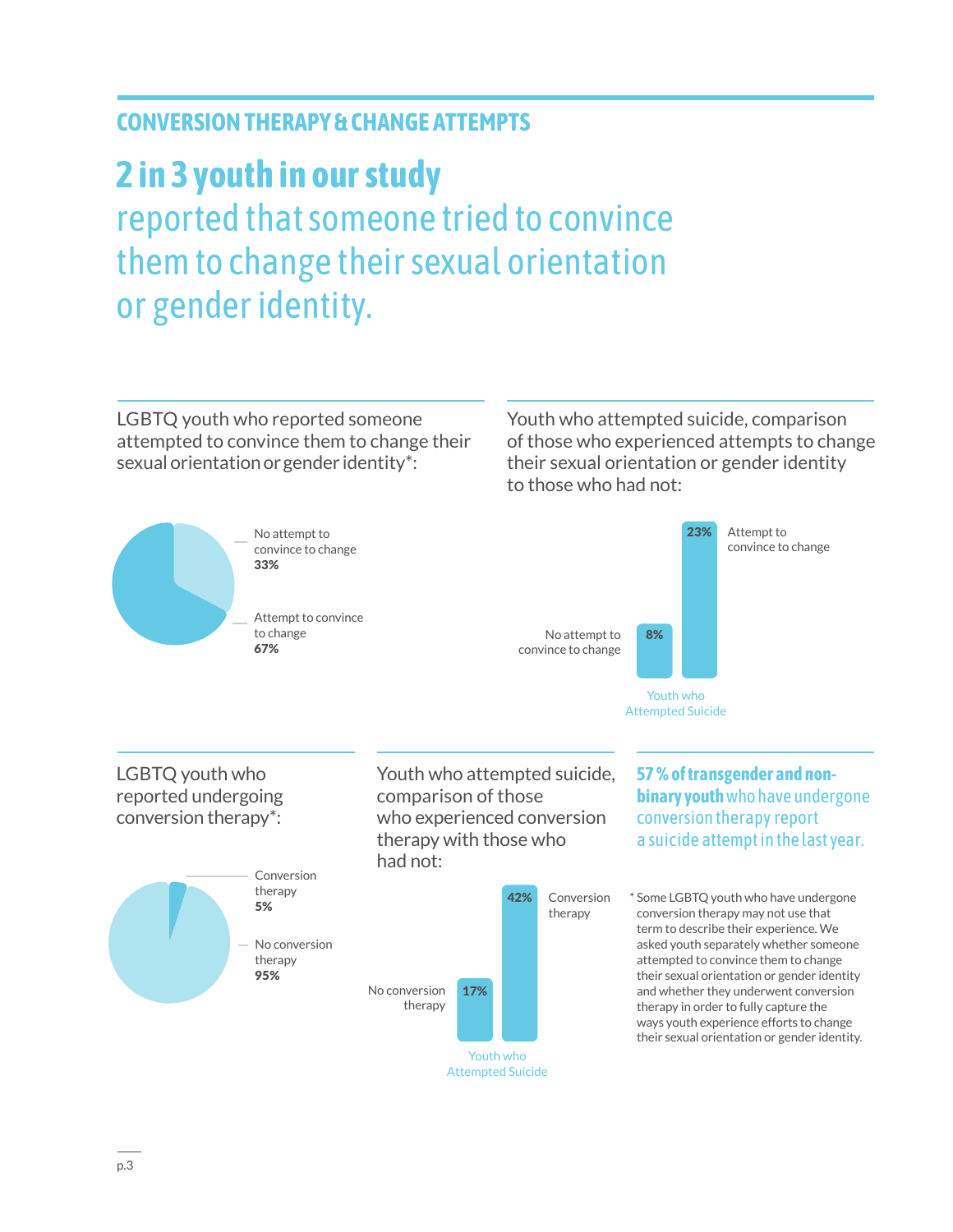## **DISCRIMINATION & PHYSICAL HARM**

# **71% of LGBTQ youth** in our study reported experiencing discrimination due to either their sexual orientation or gender identity.

**78% of transgender and non-binary youth** reported being the subject of discrimination due to their gender identity and **70% of LGBTQ youth** reported discrimination due to their sexual orientation.

LGBTQ youth who experienced physical harm due to either their sexual orientation or gender identity: Youth who attempted suicide, comparison of those who experienced physical harm with those who had not:





LGBTQ youth who experienced discrimination due to either their sexual orientation or gender identity:

Youth who attempted suicide, comparison of those who experienced discrimination with those who had not:

**58 % of transgender and non-binary youth** reported being discouraged from using a bathroom that corresponds to their gender identity.

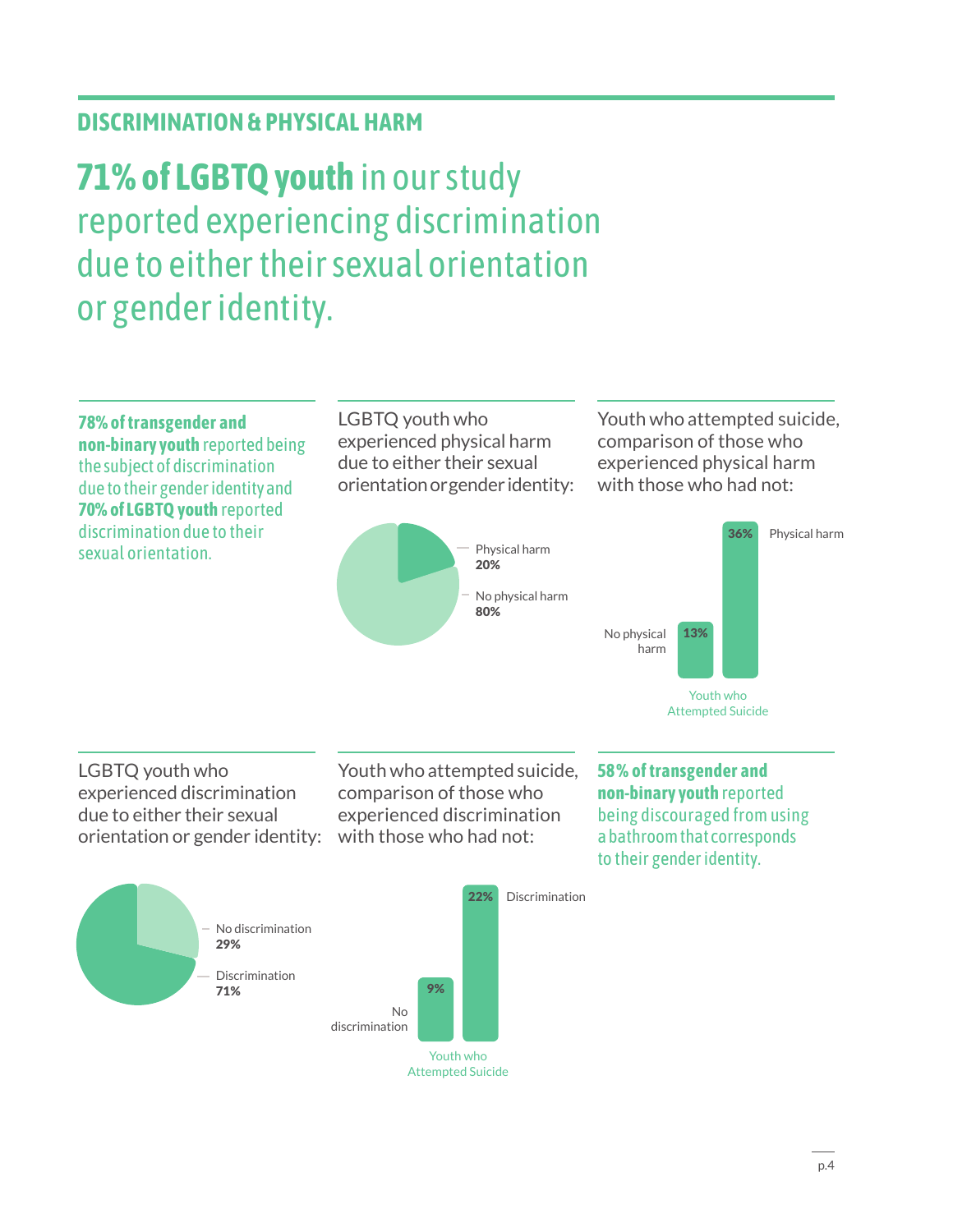## **DISCLOSURE**

# **Less than half** of LGBTQ respondents were out to an adult at school.

# Youth are **less likely** to disclose their gender identity than sexual orientation.

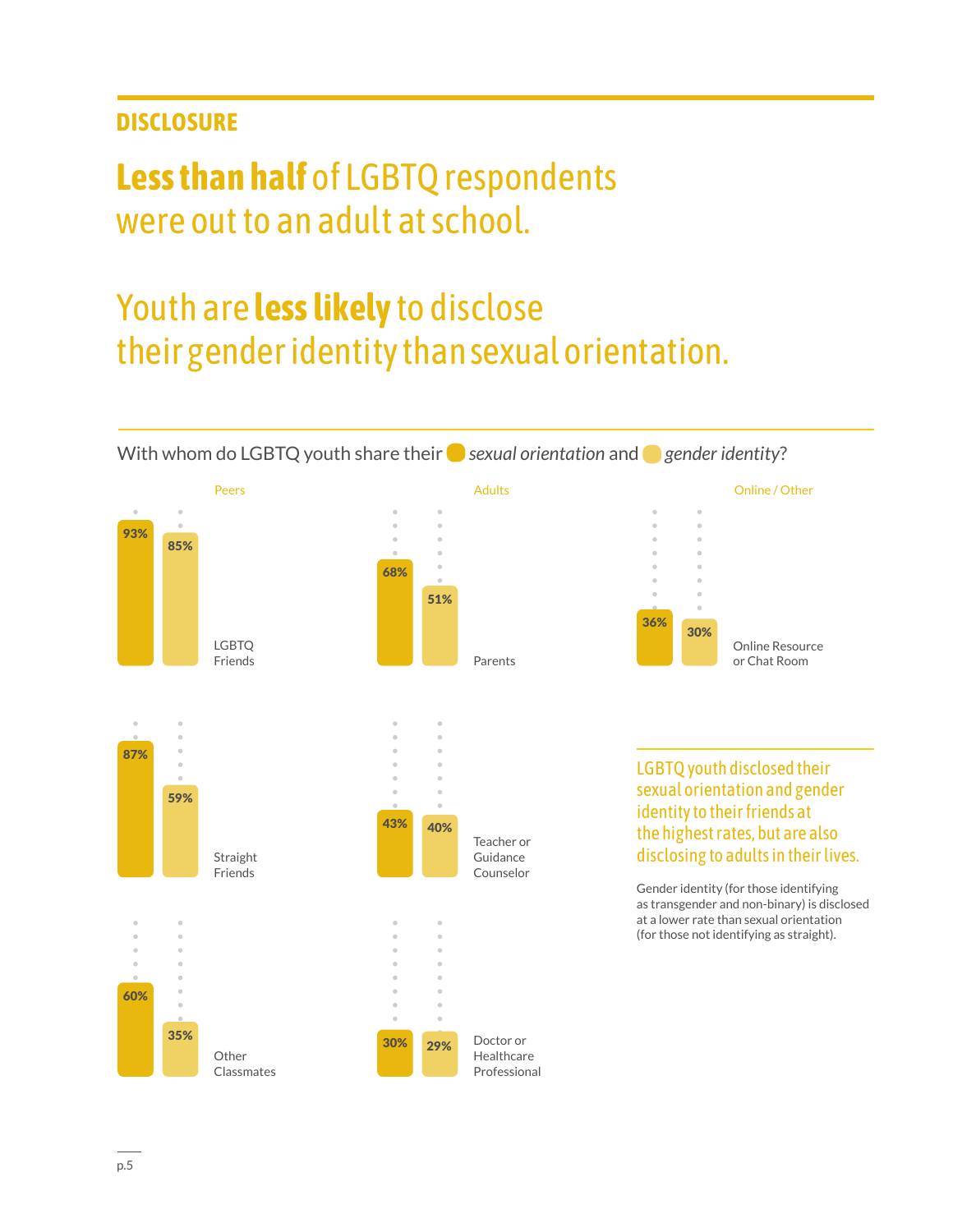## **YOUTH SUPPORT PREFERENCES**

# **76% of youth respondents** indicated that they would be somewhat to extremely likely to reach out via text or chat in a crisis.

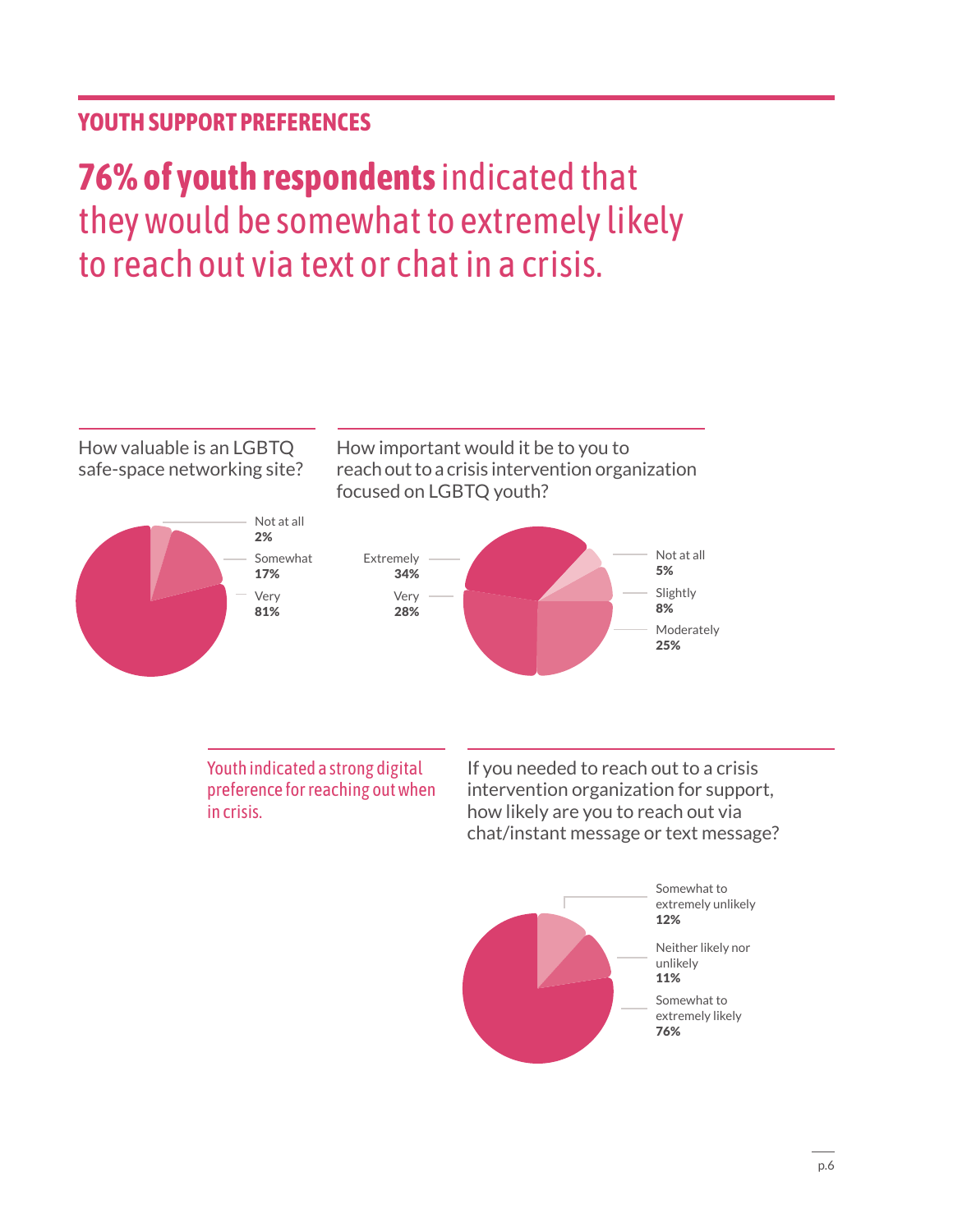## **DIVERSITY OF LGBTQ YOUTH**

LGBTQ youth are **in all parts and communities of America,** with a **large amount** identifying sexual orientation and gender identity in non-binary ways.

# Respondents were from **all 50 states. 39%** were religious.



LGBTQ youth in the survey identified with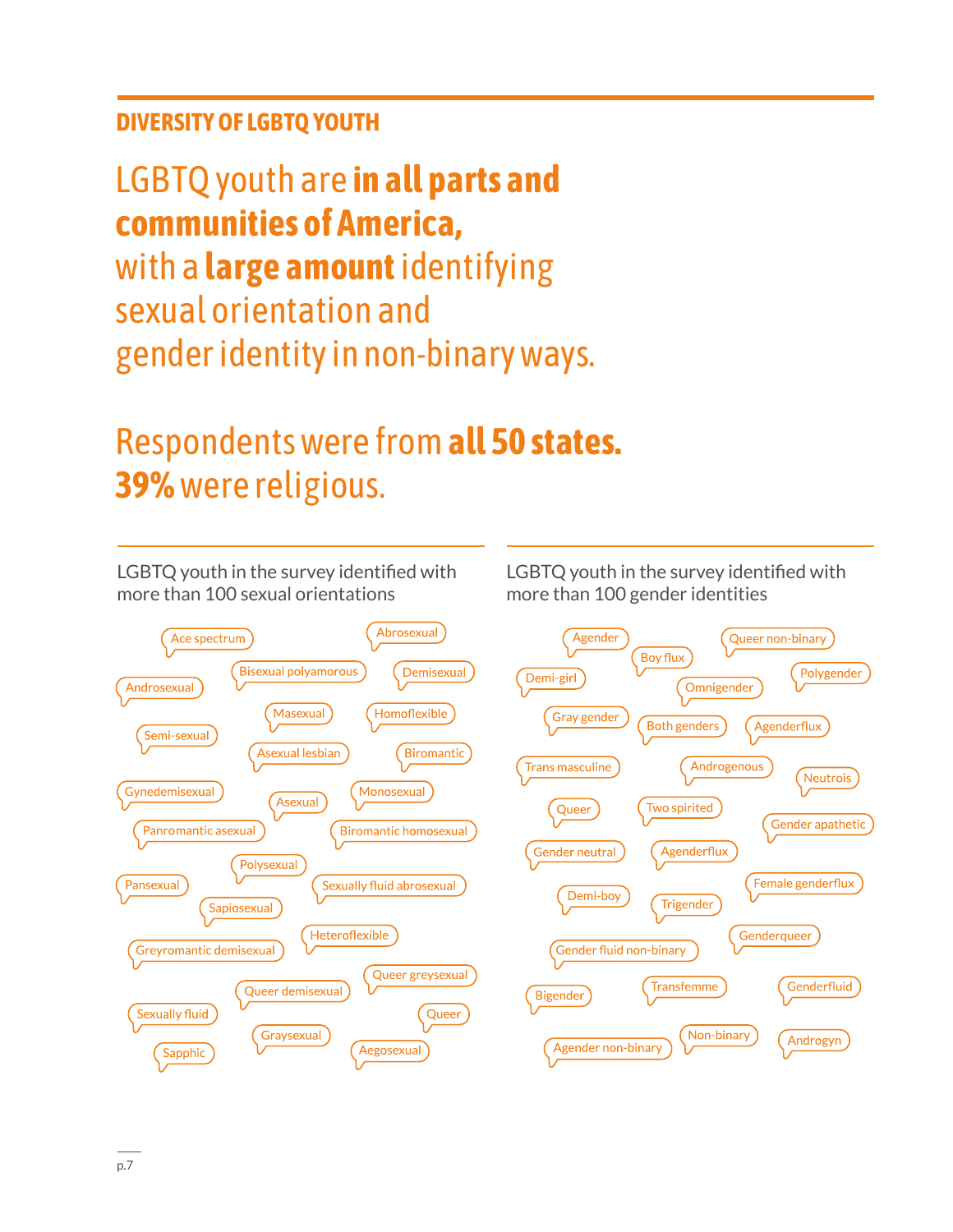## **RESEARCH**

The mission of The Trevor Project's Research Department is to **produce and use innovative research** that brings new knowledge and clinical implications to the field of suicidology and LGBTQ mental health.

# **To address this mission we:**

Providing empirical data to better understand the lives of LGBTQ youth and suicidality including risk factors, protective factors, and outcomes.

- The Trevor Project will be a leading source of scientific information on the needs and strengths of LGBTQ youth
- The Trevor Project will collaborate with key national and international research teams and agencies to improve the lives of LGBTQ youth

## Advance Scientific Inquiry Support The Trevor Project's Life-Saving Work

Using internal and external data and research findings to advance Trevor's crisis services and peer support programs as well as advocacy and education initiatives.

- The Trevor Project's advocacy and training activities will be supported by data collected directly by The Trevor Project as well as evidence gathered from the broader research literature
- The Trevor Project will embody an evidence-informed culture in which all staff are supported and recognized in the use of research evidence

#### Inform Public Knowledge

Ensuring our research and evaluation findings are applicable and widely communicated to the broader public including LGBTQ-youth-serving agencies and mental health organizations.

- The Trevor Project will serve as a national model on how to integrate the best research evidence into its practices, programs, and policies
- The Trevor Project will be a leading resource on terminology related to LGBTQ youth

Recommended Citation

The Trevor Project. (2019). National Survey on LGBTQ Mental Health. New York, New York: The Trevor Project.

For additional information please contact: Research@TheTrevorProject.org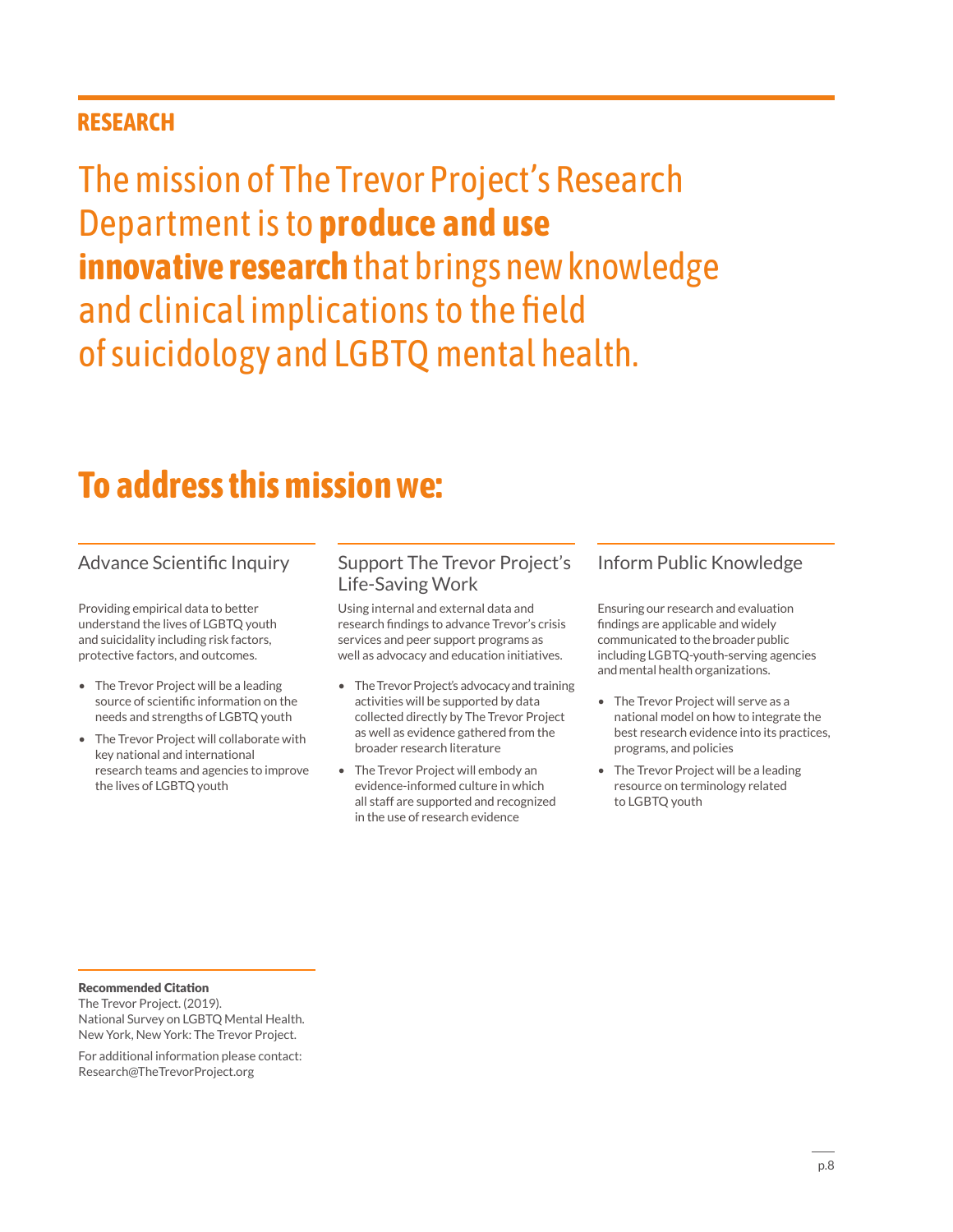## **METHODOLOGY**

The content and methodology for **The Trevor Project's 2019 National Survey on LGBTQ Mental Health**  were approved by an independent Institutional Review Board.

A quantitative cross-sectional design was used to collect data using an online survey platform between February 2, 2018 and September 30, 2018.

A sample of individuals ages 13–24 who resided in the United States were recruited via targeted ads on social media. No recruitment was conducted via The Trevor Project website or TrevorSpace. Respondents were defined as being LGBTQ if they identified with a sexual orientation other than straight/ heterosexual, a gender identity other than cisgender, or both. In order to ensure representativeness of the sample, targeted recruitment was conducted to ensure adequate sample sizes with respect to geography, gender identity, and race/ethnicity. Qualified respondents completed a secure online questionnaire that included a maximum of 110 questions.

Questions on sexual orientation and gender identity (SOGI) were aligned with the best practices identified in SOGI measurement. Questions on depressed mood and suicidality in the past twelve months were taken from the Center for Disease Control and Prevention's Youth Risk Behavior Surveillance Survey to allow for direct comparisons to their nationally representative sample.

Each question related to mental health and suicidality was preceded by a message stating:

#### "If at any time you need to talk to someone about your mental health or thoughts of suicide, please call The Trevor Project at 1-866-488-7386."

Participation was voluntary, informed consent was obtained, and no names or personal details were included ensuring confidentiality.

A total of 34,808 youth consented to complete the online survey. Youth who indicated that they lived outside of the U.S. (n=475) received a message that they were ineligible to participate in the survey. Youth who indicated that they were both cisgender and straight (n=294) were excluded from the sample. A filter was applied to indicate youth who either a) completed less than half of the survey items or b) reached the end of the survey within three minutes (n=8,091).

Additionally, a mischievous responders analysis identified and removed 52 youth who either provided highly unlikely answers (e.g., selecting all possible religious affiliations and race/ethnicity categories) and/or who provided obvious hate speech about LGBTQ populations in any of the free response options.

#### The final analytic sample was comprised of 25,896 LGBTQ youth in the United States.

Preliminary analyses were conducted to identify any potential problems with redundancy (e.g., multicollinearity) among similar variables such as experiences of discrimination and victimization. All variables contributed uniquely to indicators related to suicidality.

This report uses "transgender and non-binary" as an umbrella term to encompass non-cisgender youth, which includes young people who identify as transgender or non-binary as well as gender expansive, differently gendered, gender creative, gender variant, genderqueer, agender, gender fluid, gender neutral, bigender, androgynous, or gender diverse.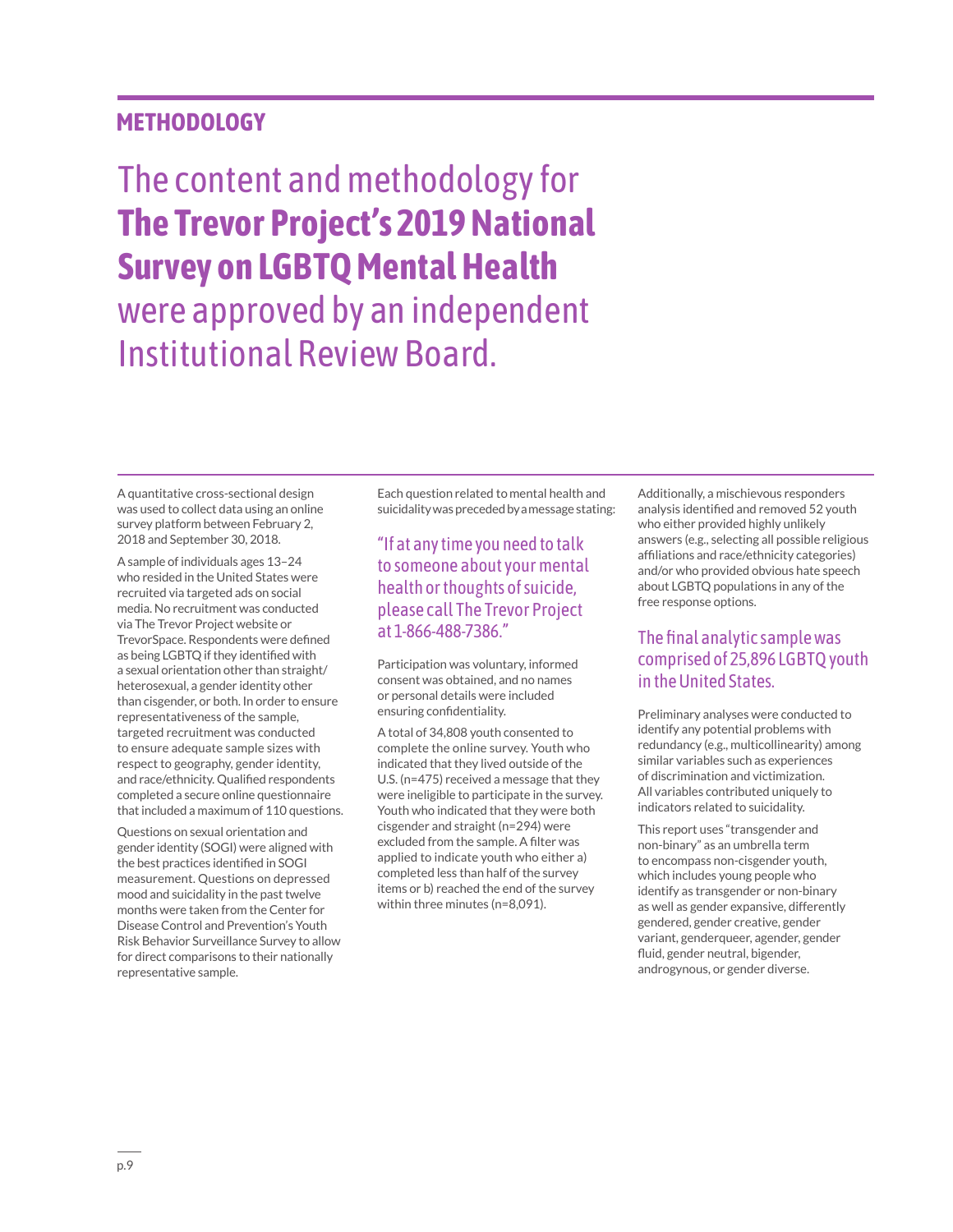## **METHODOLOGY**

#### **COMPARABILITY**

In order to better understand how our sample compares to a national probabilistic sample, we included questions regarding suicidality that were identical to those used by the Center for Disease Control and Prevention (CDC) in their Youth Risk Behavior Surveillance Survey (YRBS).

Analyses were conducted to compare rates of seriously considering suicide and attempting suicide in the past 12 months among youth ages 13–18 in our sample to the 2017 YRBS sample of lesbian, gay, and bisexual (LGB) youth.

### YRBS prevalence rates among LGB youth for seriously considering suicide (48%) were comparable to rates among the same age range in our sample (45%).

Similarly 23% of LGB youth in the 2017 YRBS reported a suicide attempt in the past 12 months compared to 24% in our sample.







Attempting suicide

#### PARTICIPANTS

Youth participants in the survey were recruited broadly and represented a wide-range of the LGBTQ community.